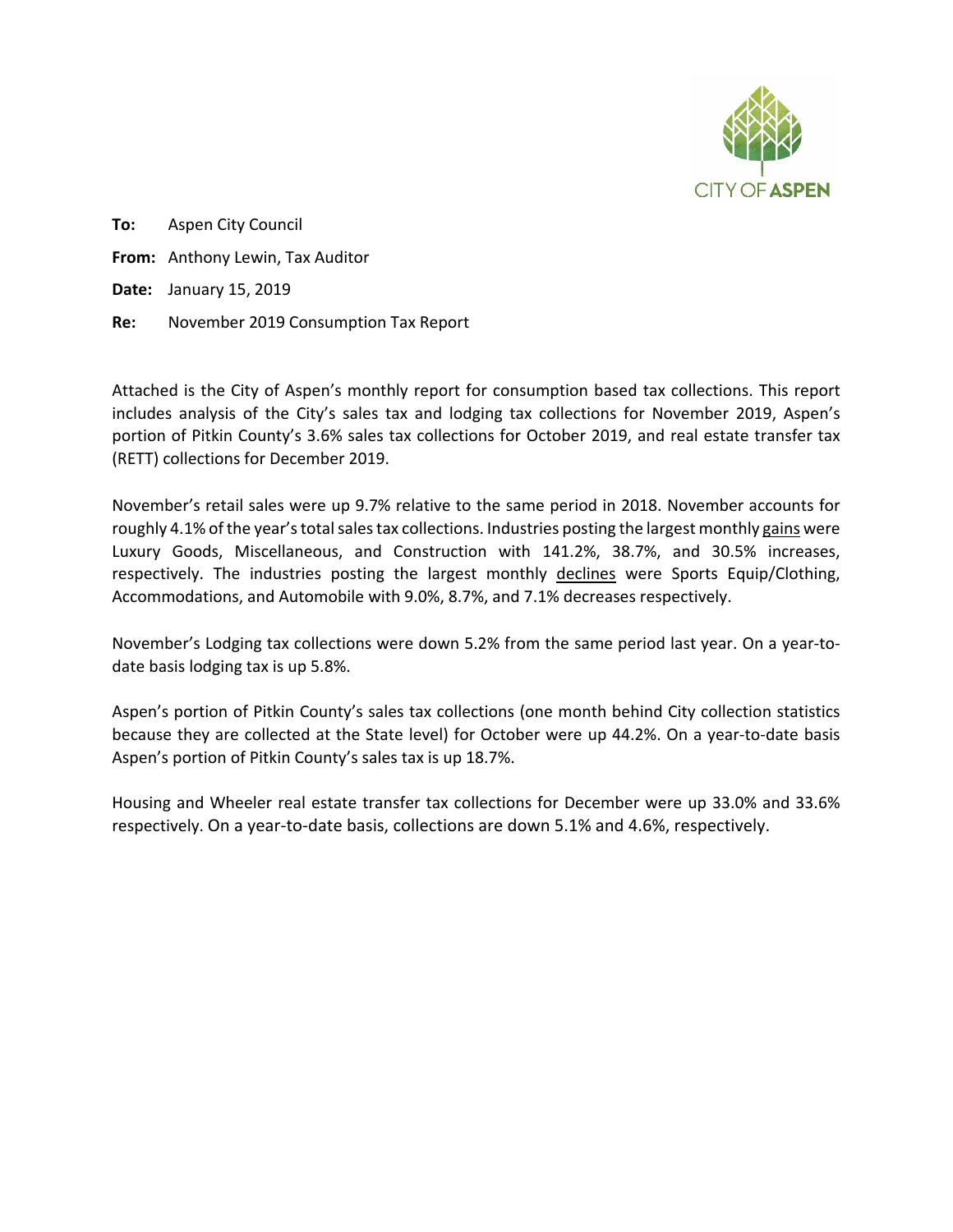#### **City of Aspen Retail Sales by Industry November 2019**



```
November Monthly Retail Sales
```

| Category              | <b>Monthly Retail Sales</b> | <b>Businesses</b><br><b>Reporting</b> | % Change Prior<br>Year | % Monthly<br><b>Retail Sales</b> |
|-----------------------|-----------------------------|---------------------------------------|------------------------|----------------------------------|
| Accommodations        | \$4,571,279                 | 67                                    | (8.7%)                 | 14.2%                            |
| Restaurants & Bars    | \$4,039,434                 | 64                                    | 3.1%                   | 12.5%                            |
| Sports Equip/Clothing | \$1,872,930                 | 34                                    | $(9.0\%)$              | 5.8%                             |
| Clothing              | \$1,928,514                 | 76                                    | (5.7%)                 | 6.0%                             |
| Food & Drug           | \$2,899,260                 | 41                                    | 0.3%                   | 9.0%                             |
| Liquor                | \$524,777                   | 8                                     | 2.5%                   | 1.6%                             |
| Miscellaneous         | \$4,275,494                 | 302                                   | 38.7%                  | 13.3%                            |
| Construction          | \$4,489,134                 | 117                                   | 30.5%                  | 13.9%                            |
| Luxury Goods          | \$2,308,215                 | 51                                    | 141.2%                 | 7.2%                             |
| <b>Utilities</b>      | \$3,658,627                 | 81                                    | $(0.9\%)$              | 11.3%                            |
| Automobile            | \$1,206,574                 | 1                                     | $(7.1\%)$              | 3.7%                             |
| Marijuana             | \$491,198                   | 10                                    | $(2.1\%)$              | 1.5%                             |
| Total                 | \$32,265,435                | 852                                   | 9.7%                   | 100.0%                           |

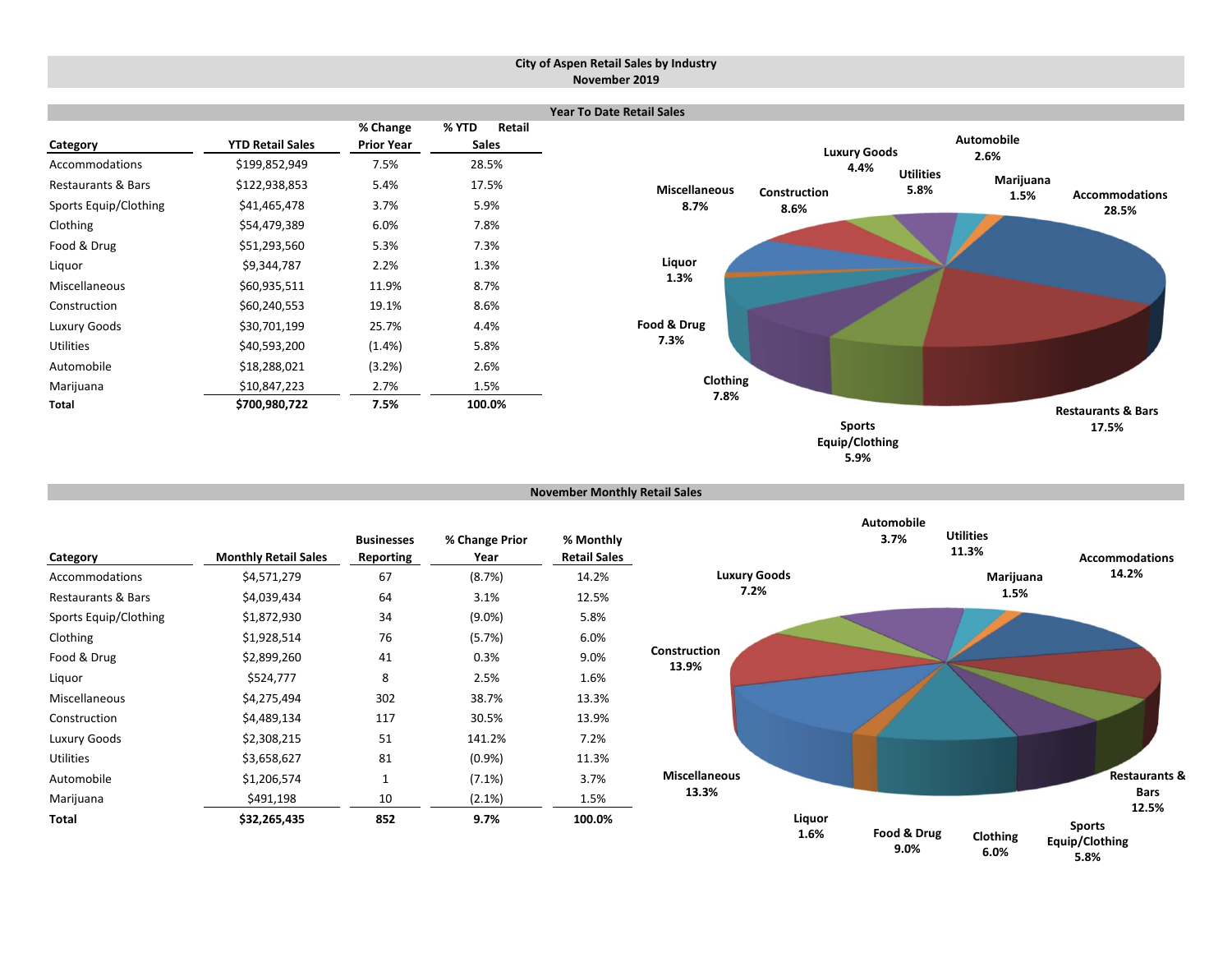# **City of Aspen Sales and Lodging Tax November 2019**

|                                                     |                  | <b>Year To Date Tax Collections</b> |                                           |                                            |                                                |
|-----------------------------------------------------|------------------|-------------------------------------|-------------------------------------------|--------------------------------------------|------------------------------------------------|
|                                                     | <b>YTD Taxes</b> | % YTD                               |                                           |                                            | 1.0% Sales Tax: Parks &                        |
| Tax Type                                            | <b>Collected</b> | <b>Taxes</b>                        | 2.0% Lodging Tax: Tourist                 |                                            | <b>Open Space</b>                              |
| 1.0% Sales Tax: Parks & Open Space                  | \$7,016,945      | 38.9%                               | Promotion/<br>Transportation              |                                            | 38.9%                                          |
| 0.5% Sales Tax: Parks & Open Space                  | \$3,507,637      | 19.5%                               | 18.2%                                     |                                            |                                                |
| 0.15% Sales Tax: Transportation                     | \$1,052,461      | 5.8%                                |                                           |                                            |                                                |
| 0.45% Sales Tax: Affordable Housing/ Childcare      | \$3,157,373      | 17.5%                               |                                           |                                            |                                                |
| 2.0% Lodging Tax: Tourist Promotion/ Transportation | \$3,282,869      | 18.2%                               | 0.45% Sales Tax:                          |                                            |                                                |
| <b>Total</b>                                        | \$18,017,285     | 100%                                | Affordable Housing/<br>Childcare<br>17.5% | 0.15% Sales Tax:<br>Transportation<br>5.8% | 0.5% Sales Tax: Parks<br>& Open Space<br>19.5% |

# **November Monthly Tax Collections**

| Tax Type                                            | <b>Monthly Taxes</b><br><b>Collected</b> | % Monthly<br><b>Taxes</b> | 2.0% Lodging Tax:<br><b>Tourist Promotion/</b> |                                            | 1.0% Sales Tax: Parks &<br>Open Space          |
|-----------------------------------------------------|------------------------------------------|---------------------------|------------------------------------------------|--------------------------------------------|------------------------------------------------|
| 1.0% Sales Tax: Parks & Open Space                  | \$330,673                                | 42.7%                     | <b>Transportation</b>                          |                                            | 42.7%                                          |
| 0.5% Sales Tax: Parks & Open Space                  | \$165,303                                | 21.4%                     | 10.3%                                          |                                            |                                                |
| 0.15% Sales Tax: Transportation                     | \$49,597                                 | 6.4%                      |                                                |                                            |                                                |
| 0.45% Sales Tax: Affordable Housing/ Childcare      | \$148,791                                | 19.2%                     |                                                |                                            |                                                |
| 2.0% Lodging Tax: Tourist Promotion/ Transportation | \$79,516                                 | 10.3%                     | 0.45% Sales Tax:<br>Affordable Housing/        |                                            |                                                |
| <b>Total</b>                                        | \$773,879                                | 100%                      | Childcare<br>19.2%                             | 0.15% Sales Tax:<br>Transportation<br>6.4% | 0.5% Sales Tax: Parks<br>& Open Space<br>21.4% |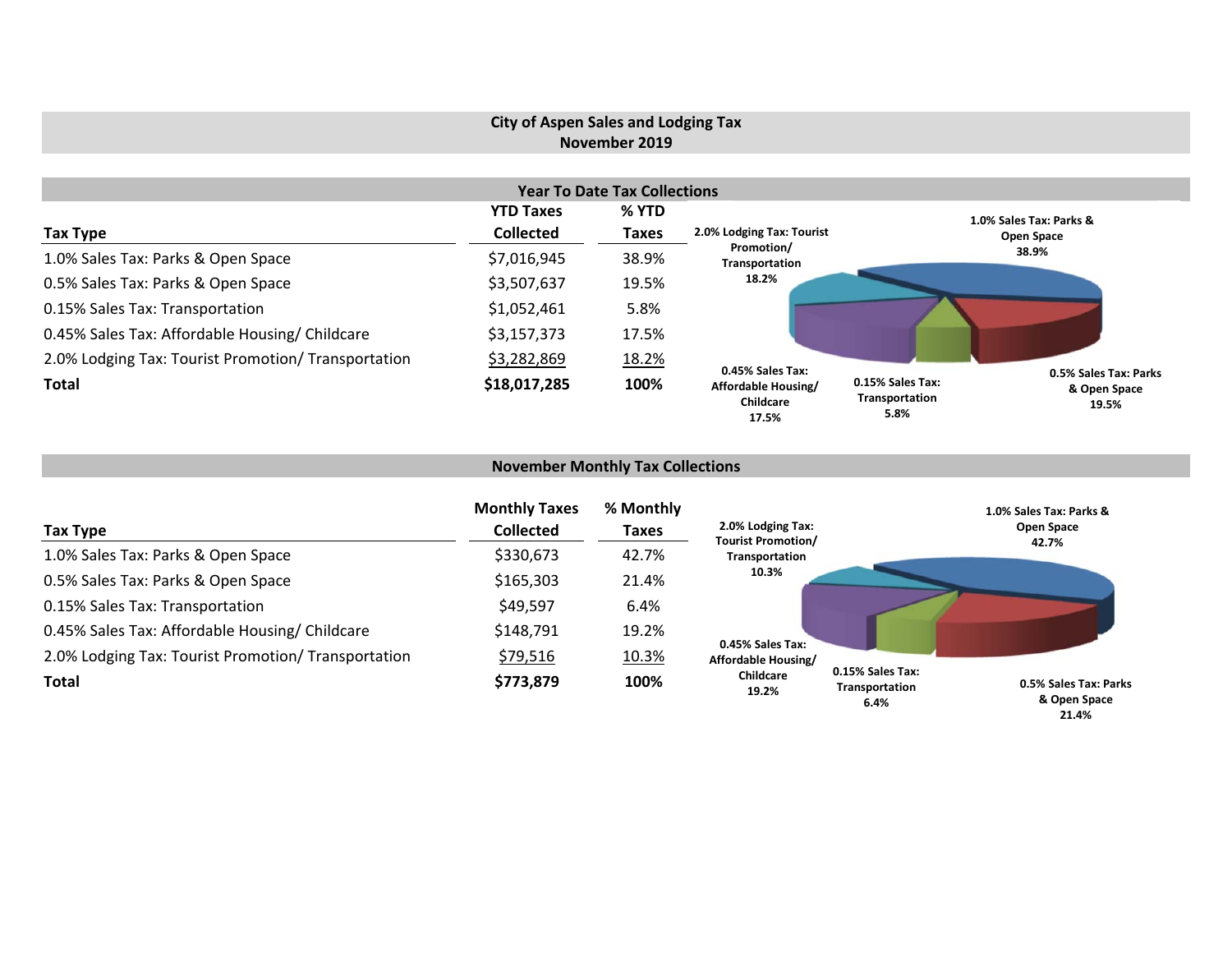### **City of Aspen Sales Tax 2.1% November 2019**

| <b>Current Month Revenues are</b> | 11.3% | above last year's Monthly Revenues.             |
|-----------------------------------|-------|-------------------------------------------------|
| <b>Year To Date Revenues are</b>  | 6.2%  | above Year To Date Budgeted Revenues.           |
| <b>Year To Date Revenues are</b>  | 8.4%  | above last year's Actual Year To Date Revenues. |

|       | 2019 Monthly Budget vs. 2019 Actual |             |          | 2019 YTD Budget vs. 2019 Actual |              |          | 2019 vs. 2018 |              |          |                 |          |
|-------|-------------------------------------|-------------|----------|---------------------------------|--------------|----------|---------------|--------------|----------|-----------------|----------|
| Month | <b>Budget</b>                       | Actual      | Variance | <b>Budget</b>                   | Actual       | Variance |               | 2018 Monthly | Variance | <b>2018 YTD</b> | Variance |
| Jan   | \$1,833,300                         | \$1,862,971 | 1.6%     | \$1,833,300                     | \$1,862,971  | 1.6%     |               | \$1,791,890  | 4.0%     | \$1,791,890     | 4.0%     |
| Feb   | \$1,657,500                         | \$1,737,770 | 4.8%     | \$3,490,800                     | \$3,600,741  | 3.1%     |               | \$1,680,884  | 3.4%     | \$3,472,774     | 3.7%     |
| Mar   | \$1,896,300                         | \$2,010,993 | 6.0%     | \$5,387,100                     | \$5,611,734  | 4.2%     |               | \$1,796,680  | 11.9%    | \$5,269,454     | 6.5%     |
| Apr   | \$668,800                           | \$757,958   | 13.3%    | \$6,055,900                     | \$6,369,692  | 5.2%     |               | \$671,525    | 12.9%    | \$5,940,979     | 7.2%     |
| May   | \$558,000                           | \$646,709   | 15.9%    | \$6,613,900                     | \$7,016,401  | 6.1%     |               | \$565,343    | 14.4%    | \$6,506,322     | 7.8%     |
| June  | \$1,361,400                         | \$1,382,830 | 1.6%     | \$7,975,300                     | \$8,399,231  | 5.3%     |               | \$1,358,227  | 1.8%     | \$7,864,548     | 6.8%     |
| July  | \$1,761,200                         | \$1,920,481 | 9.0%     | \$9,736,500                     | \$10,319,712 | 6.0%     |               | \$1,752,198  | 9.6%     | \$9.616.746     | 7.3%     |
| Aug   | \$1,515,600                         | \$1,568,118 | 3.5%     | \$11,252,100                    | \$11,887,829 | 5.6%     |               | \$1,417,142  | 10.7%    | \$11,033,889    | 7.7%     |
| Sept  | \$1,238,100                         | \$1,339,131 | 8.2%     | \$12,490,200                    | \$13,226,960 | 5.9%     |               | \$1,240,888  | 7.9%     | \$12,274,777    | 7.8%     |
| Oct   | \$744,100                           | \$813,092   | 9.3%     | \$13,234,300                    | \$14,040,052 | 6.1%     |               | \$700,233    | 16.1%    | \$12,975,009    | 8.2%     |
| Nov   | \$644,900                           | \$694,364   | 7.7%     | \$13,879,200                    | \$14,734,416 | 6.2%     |               | \$623,611    | 11.3%    | \$13,598,621    | 8.4%     |
| Dec   | \$2,453,000                         |             |          | \$16,332,200                    |              |          |               | \$2,250,872  |          | \$15,849,493    |          |



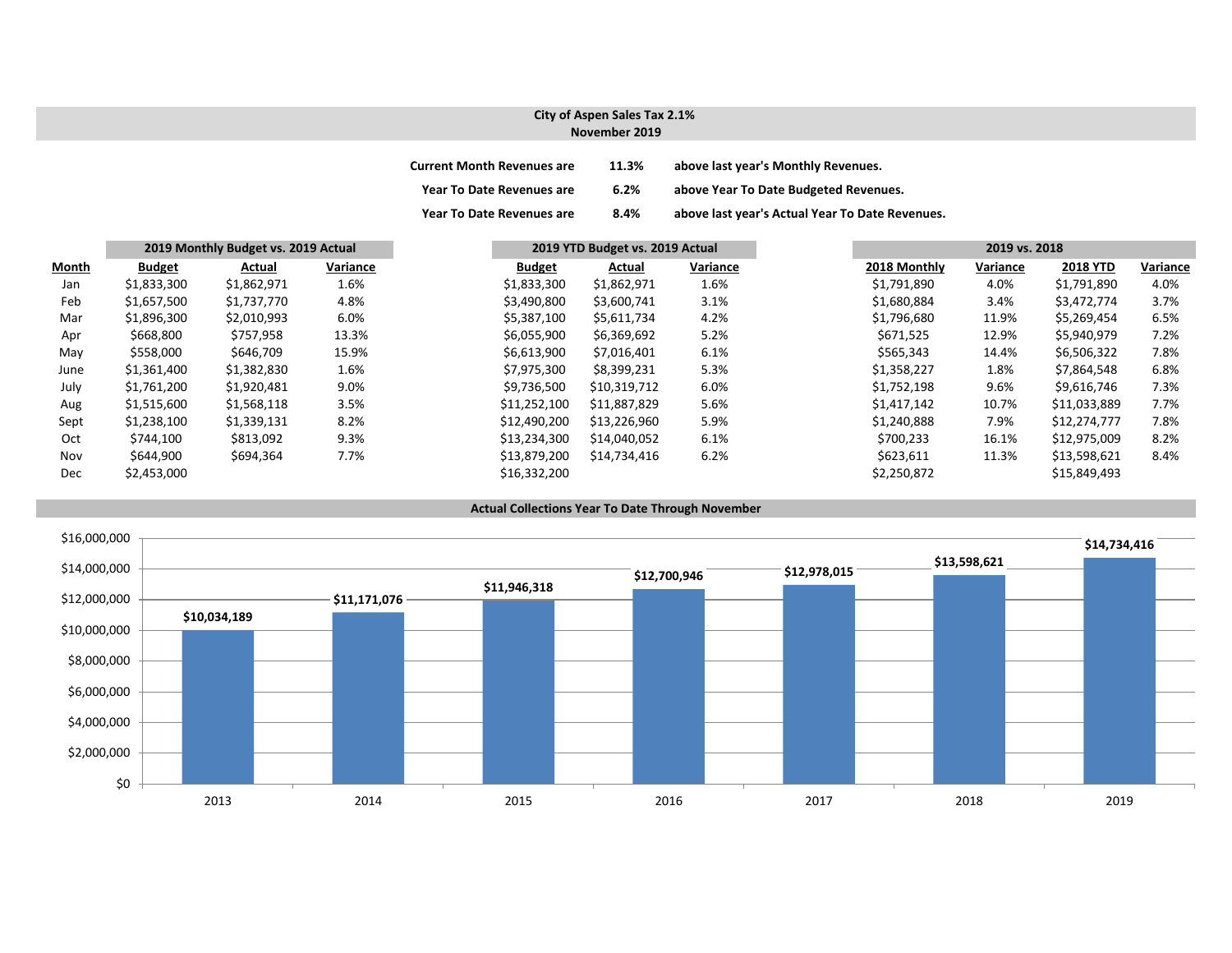### **City of Aspen Tourist Promotion 1.5% Lodging Tax (0.5% Rate for 2010 and Prior) November 2019**

| <b>Current Month Revenues are</b> | (5.2%) | below last year's Monthly Revenues adjusted for rate increase. |
|-----------------------------------|--------|----------------------------------------------------------------|
| <b>Year To Date Revenues are</b>  | 2.6%   | above Year To Date Budgeted Revenues.                          |

**Year To Date Revenues are 5.8% above last year's Actual Year To Date Revenues.**

|       | 2019 Monthly Budget vs. 2019 Actual |           | 2019 YTD Budget vs. 2019 Actual |               | 2019 vs. 2018 |          |  |              |           |                 |          |
|-------|-------------------------------------|-----------|---------------------------------|---------------|---------------|----------|--|--------------|-----------|-----------------|----------|
| Month | <b>Budget</b>                       | Actual    | Variance                        | <b>Budget</b> | Actual        | Variance |  | 2018 Monthly | Variance  | <b>2018 YTD</b> | Variance |
| Jan   | \$412,500                           | \$435,183 | 5.5%                            | \$412,500     | \$435,183     | 5.5%     |  | \$410,858    | 5.9%      | \$410,858       | 5.9%     |
| Feb   | \$390,000                           | \$386,172 | $(1.0\%)$                       | \$802,500     | \$821,355     | 2.3%     |  | \$363,636    | 6.2%      | \$774,494       | 6.1%     |
| Mar   | \$420,000                           | \$441,407 | 5.1%                            | \$1,222,500   | \$1,262,762   | 3.3%     |  | \$384,859    | 14.7%     | \$1,159,354     | 8.9%     |
| Apr   | \$60,000                            | \$72,042  | 20.1%                           | \$1,282,500   | \$1,334,804   | 4.1%     |  | \$62,085     | 16.0%     | \$1,221,438     | 9.3%     |
| May   | \$45,000                            | \$55,183  | 22.6%                           | \$1,327,500   | \$1,389,987   | 4.7%     |  | \$56,234     | $(1.9\%)$ | \$1,277,672     | 8.8%     |
| June  | \$217,500                           | \$207,585 | $(4.6\%)$                       | \$1,545,000   | \$1,597,572   | 3.4%     |  | \$211,315    | (1.8%)    | \$1,488,987     | 7.3%     |
| July  | \$300,000                           | \$312,072 | 4.0%                            | \$1,845,000   | \$1,909,644   | 3.5%     |  | \$305,931    | 2.0%      | \$1,794,918     | 6.4%     |
| Aug   | \$255,000                           | \$236,486 | (7.3%)                          | \$2,100,000   | \$2,146,131   | 2.2%     |  | \$236,256    | 0.1%      | \$2,031,175     | 5.7%     |
| Sept  | \$157,500                           | \$168,611 | 7.1%                            | \$2,257,500   | \$2,314,741   | 2.5%     |  | \$162,465    | 3.8%      | \$2,193,640     | 5.5%     |
| Oct   | \$82,500                            | \$87.775  | 6.4%                            | \$2,340,000   | \$2,402,516   | 2.7%     |  | \$69,556     | 26.2%     | \$2,263,197     | 6.2%     |
| Nov   | \$60,000                            | \$59,637  | $(0.6\%)$                       | \$2,400,000   | \$2,462,153   | 2.6%     |  | \$62,907     | (5.2%)    | \$2,326,104     | 5.8%     |
| Dec   | \$490,500                           |           |                                 | \$2,890,500   |               |          |  | \$440,111    |           | \$2,766,215     |          |

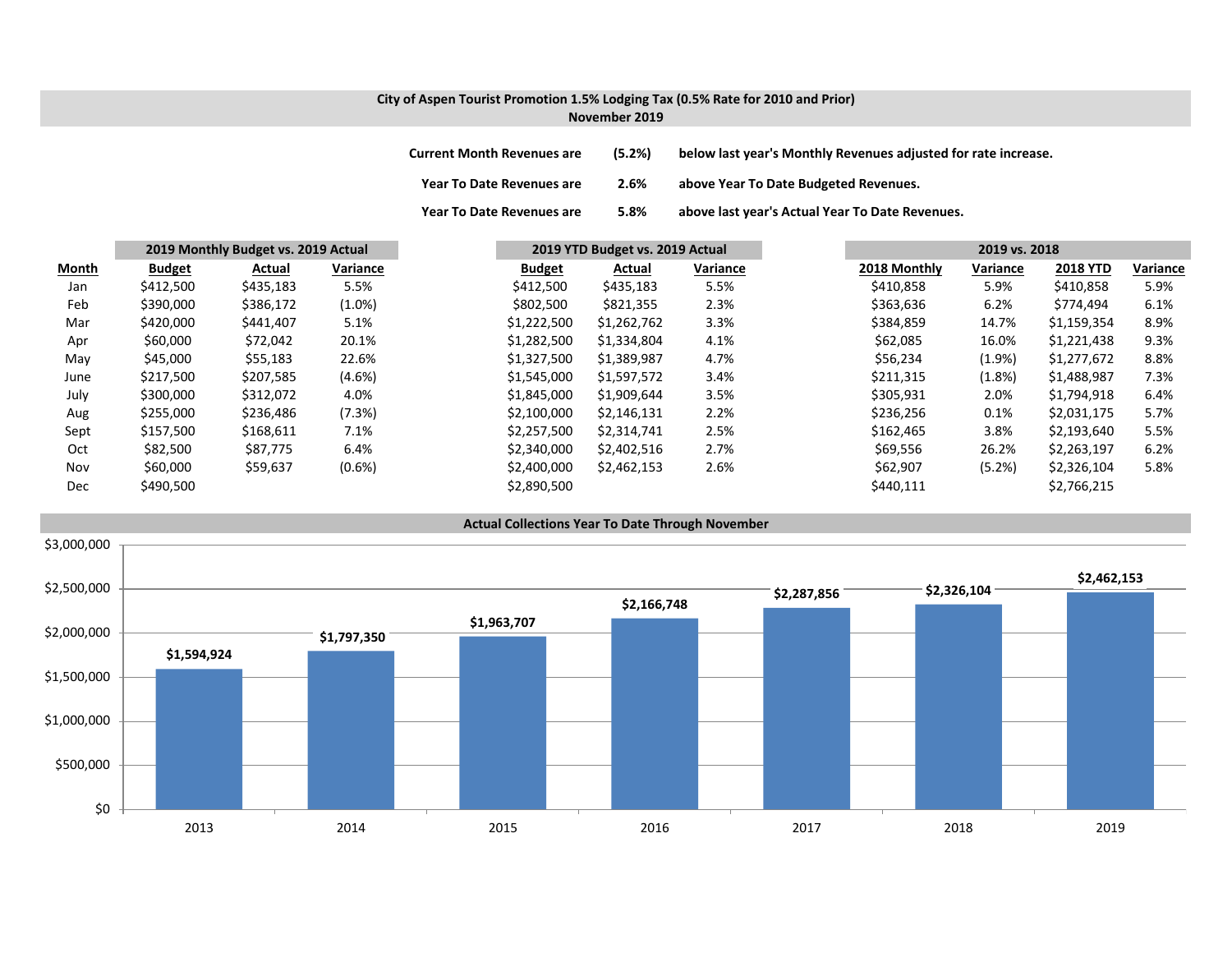# **City of Aspen Transportation 0.5% Lodging Tax November 2019**

| <b>Current Month Revenues are</b> | (5.2%) | below last year's Monthly Revenues              |
|-----------------------------------|--------|-------------------------------------------------|
| <b>Year To Date Revenues are</b>  | 2.6%   | above Year To Date Budgeted Revenues.           |
| <b>Year To Date Revenues are</b>  | 5.8%   | above last year's Actual Year To Date Revenues. |

|       | 2019 Monthly Budget vs. 2019 Actual |           | 2019 YTD Budget vs. 2019 Actual |               |           | 2019 vs. 2018 |  |              |           |                 |          |
|-------|-------------------------------------|-----------|---------------------------------|---------------|-----------|---------------|--|--------------|-----------|-----------------|----------|
| Month | <b>Budget</b>                       | Actual    | Variance                        | <b>Budget</b> | Actual    | Variance      |  | 2018 Monthly | Variance  | <b>2018 YTD</b> | Variance |
| Jan   | \$137,500                           | \$145,061 | 5.5%                            | \$137,500     | \$145,061 | 5.5%          |  | \$136,952    | 5.9%      | \$136,952       | 5.9%     |
| Feb   | \$130,000                           | \$128,724 | $(1.0\%)$                       | \$267,500     | \$273,785 | 2.3%          |  | \$121,212    | 6.2%      | \$258,164       | 6.1%     |
| Mar   | \$140,000                           | \$147,136 | 5.1%                            | \$407,500     | \$420,920 | 3.3%          |  | \$128,286    | 14.7%     | \$386,451       | 8.9%     |
| Apr   | \$20,000                            | \$24,014  | 20.1%                           | \$427,500     | \$444,934 | 4.1%          |  | \$20,695     | 16.0%     | \$407,145       | 9.3%     |
| May   | \$15,000                            | \$18,394  | 22.6%                           | \$442,500     | \$463,328 | 4.7%          |  | \$18,744     | $(1.9\%)$ | \$425,890       | 8.8%     |
| June  | \$72,500                            | \$69,195  | $(4.6\%)$                       | \$515,000     | \$532,523 | 3.4%          |  | \$70,438     | (1.8%)    | \$496,328       | 7.3%     |
| July  | \$100,000                           | \$104,024 | 4.0%                            | \$615,000     | \$636,547 | 3.5%          |  | \$101,977    | 2.0%      | \$598,305       | 6.4%     |
| Aug   | \$85,000                            | \$78,829  | (7.3%)                          | \$700,000     | \$715,376 | 2.2%          |  | \$78,752     | 0.1%      | \$677,057       | 5.7%     |
| Sept  | \$52,500                            | \$56,203  | 7.1%                            | \$752,500     | \$771,579 | 2.5%          |  | \$54,155     | 3.8%      | \$731,212       | 5.5%     |
| Oct   | \$27,500                            | \$29,258  | 6.4%                            | \$780,000     | \$800,837 | 2.7%          |  | \$23,185     | 26.2%     | \$754,397       | 6.2%     |
| Nov   | \$20,000                            | \$19,879  | $(0.6\%)$                       | \$800,000     | \$820,716 | 2.6%          |  | \$20,969     | (5.2%)    | \$775,366       | 5.8%     |
| Dec   | \$163,500                           |           |                                 | \$963,500     |           |               |  | \$146,704    |           | \$922,069       |          |

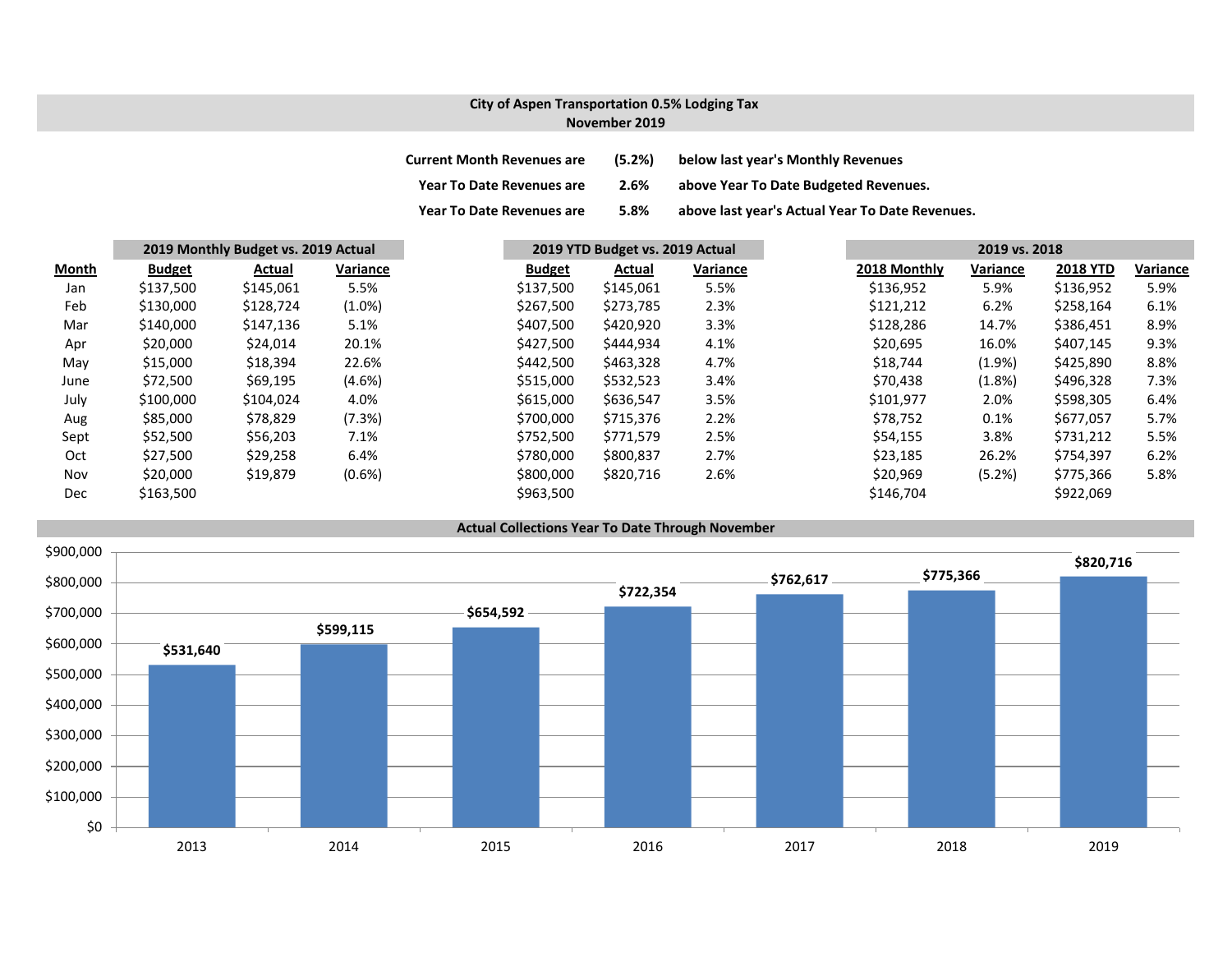## **City of Aspen Portion of Pitkin County 3.6% Sales Tax October 2019**

| <b>Current Month Revenues are</b> | 44.2% | above last year's Monthly Revenues.             |
|-----------------------------------|-------|-------------------------------------------------|
| <b>Year To Date Revenues are</b>  | 18.0% | above Year To Date Budgeted Revenues.           |
| <b>Year To Date Revenues are</b>  | 18.7% | above last year's Actual Year To Date Revenues. |

|       | 2019 Monthly Budget vs. 2019 Actual |             | 2019 YTD Budget vs. 2019 Actual |               |             | 2019 vs. 2018 |              |          |                 |          |
|-------|-------------------------------------|-------------|---------------------------------|---------------|-------------|---------------|--------------|----------|-----------------|----------|
| Month | <b>Budget</b>                       | Actual      | Variance                        | <b>Budget</b> | Actual      | Variance      | 2018 Monthly | Variance | <b>2018 YTD</b> | Variance |
| Jan   | \$1,250,000                         | \$1,332,368 | 6.6%                            | \$1,250,000   | \$1,332,368 | 6.6%          | \$1,220,153  | 9.2%     | \$1,220,153     | 9.2%     |
| Feb   | \$1,197,000                         | \$1,195,264 | $(0.1\%)$                       | \$2,447,000   | \$2,527,633 | 3.3%          | \$1,148,144  | 4.1%     | \$2,368,297     | 6.7%     |
| Mar   | \$1,113,000                         | \$1,460,126 | 31.2%                           | \$3,560,000   | \$3,987,758 | 12.0%         | \$1,163,211  | 25.5%    | \$3,531,508     | 12.9%    |
| Apr   | \$530,000                           | \$543,209   | 2.5%                            | \$4,090,000   | \$4,530,968 | 10.8%         | \$434,940    | 24.9%    | \$3,966,448     | 14.2%    |
| May   | \$326,000                           | \$423,901   | 30.0%                           | \$4,416,000   | \$4,954,869 | 12.2%         | \$357,579    | 18.5%    | \$4,324,027     | 14.6%    |
| June  | \$720,000                           | \$867,745   | 20.5%                           | \$5,136,000   | \$5,822,613 | 13.4%         | \$739,053    | 17.4%    | \$5,063,081     | 15.0%    |
| July  | \$941,000                           | \$1,149,462 | 22.2%                           | \$6.077.000   | \$6.972.075 | 14.7%         | \$986,284    | 16.5%    | \$6,049,364     | 15.3%    |
| Aug   | \$921,000                           | \$1,059,020 | 15.0%                           | \$6,998,000   | \$8.031.094 | 14.8%         | \$825,032    | 28.4%    | \$6.874.396     | 16.8%    |
| Sept  | \$669,000                           | \$867,293   | 29.6%                           | \$7,667,000   | \$8,898,387 | 16.1%         | \$719,959    | 20.5%    | \$7,594,355     | 17.2%    |
| Oct   | \$420,000                           | \$646,501   | 53.9%                           | \$8,087,000   | \$9,544,889 | 18.0%         | \$448,290    | 44.2%    | \$8,042,645     | 18.7%    |
| Nov   | \$383,000                           |             |                                 | \$8,470,000   |             |               | \$434,814    |          | \$8,477,459     |          |
| Dec   | \$1,369,000                         |             |                                 | \$9,839,000   |             |               | \$1,315,025  |          | \$9,792,485     |          |

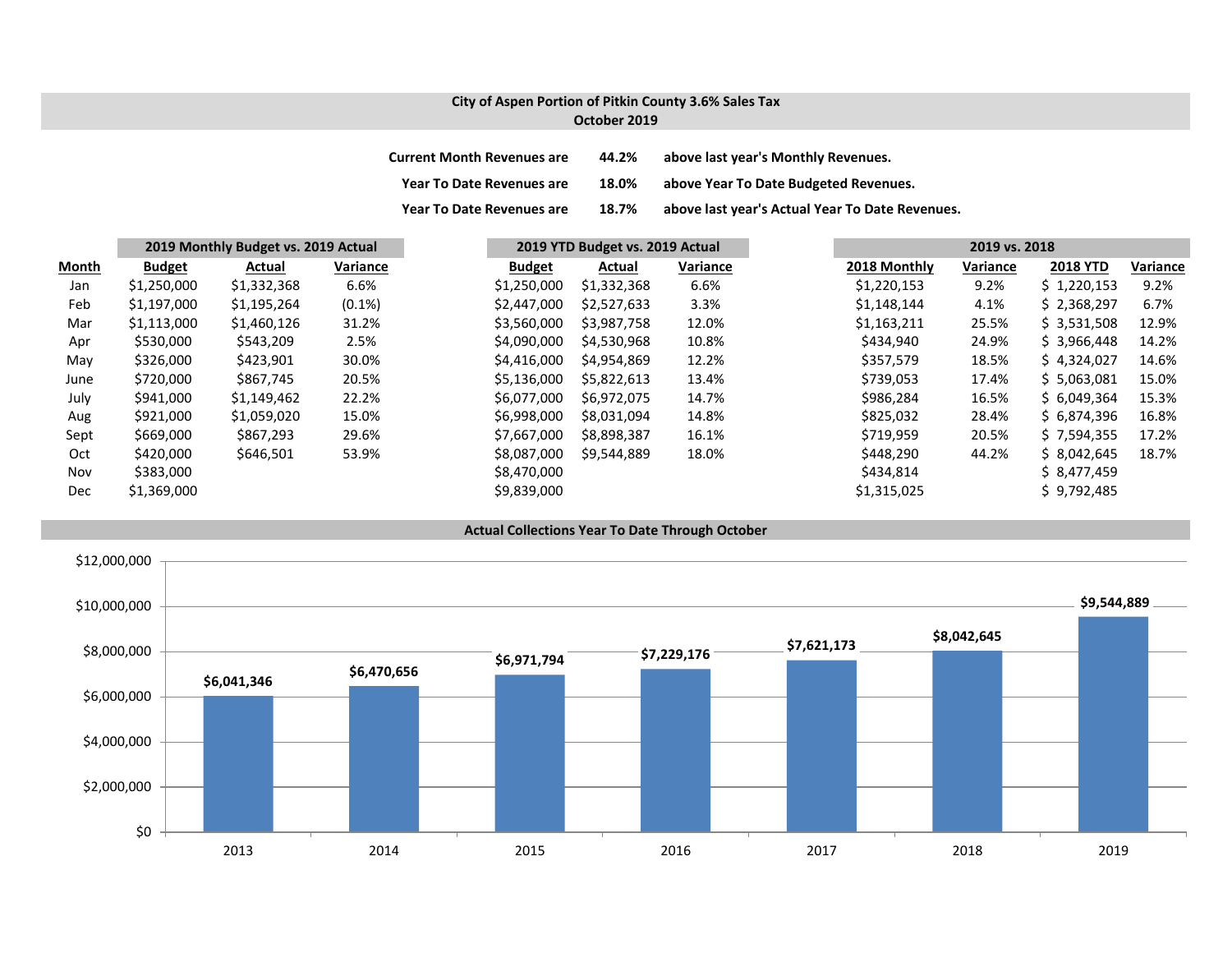#### **December 2019Housing Real Estate Transfer Tax**

| <b>Current Month Revenues are</b> | 33.0%     | above last year's Monthly Revenues.             |
|-----------------------------------|-----------|-------------------------------------------------|
| <b>Year To Date Revenues are</b>  | 17.6%     | above Year To Date Budgeted Revenues.           |
| <b>Year To Date Revenues are</b>  | $(5.1\%)$ | below last year's Actual Year To Date Revenues. |

|       | 2019 Monthly Budget vs. 2019 Actual |             |          |               | 2019 YTD Budget vs. 2019 Actual |          |  | 2019 vs. 2018 |          |                 |           |
|-------|-------------------------------------|-------------|----------|---------------|---------------------------------|----------|--|---------------|----------|-----------------|-----------|
| Month | <b>Budget</b>                       | Actual      | Variance | <b>Budget</b> | Actual                          | Variance |  | 2018 Monthly  | Variance | <b>2018 YTD</b> | Variance  |
| Jan   | \$460,700                           | \$1,105,098 | 139.9%   | \$460,700     | \$1,105,098                     | 139.9%   |  | \$784,556     | 40.9%    | \$784,556       | 40.9%     |
| Feb   | \$480,600                           | \$204,130   | (57.5%)  | \$941,300     | \$1,309,228                     | 39.1%    |  | \$882,743     | (76.9%)  | \$1,667,298     | (21.5%)   |
| Mar   | \$472,900                           | \$892,017   | 88.6%    | \$1,414,200   | \$2,201,245                     | 55.7%    |  | \$684,897     | 30.2%    | \$2,352,196     | (6.4%)    |
| Apr   | \$687,900                           | \$551,428   | (19.8%)  | \$2,102,100   | \$2,752,674                     | 30.9%    |  | \$425,425     | 29.6%    | \$2,777,621     | $(0.9\%)$ |
| May   | \$634,300                           | \$813,639   | 28.3%    | \$2,736,400   | \$3,566,313                     | 30.3%    |  | \$1,030,447   | (21.0%)  | \$3,808,068     | (6.3%)    |
| June  | \$631,400                           | \$615,723   | (2.5%)   | \$3,367,800   | \$4,182,036                     | 24.2%    |  | \$721,175     | (14.6%)  | \$4,529,243     | (7.7%)    |
| July  | \$461,300                           | \$383,273   | (16.9%)  | \$3,829,100   | \$4,565,308                     | 19.2%    |  | \$434,725     | (11.8%)  | \$4,963,968     | $(8.0\%)$ |
| Aug   | \$621,000                           | \$639,178   | 2.9%     | \$4,450,100   | \$5,204,486                     | 17.0%    |  | \$606,463     | 5.4%     | \$5,570,431     | (6.6%)    |
| Sept  | \$874,800                           | \$703,645   | (19.6%)  | \$5,324,900   | \$5,908,131                     | 11.0%    |  | \$1,186,295   | (40.7%)  | \$6,756,726     | (12.6%)   |
| Oct   | \$742,800                           | \$1,188,651 | 60.0%    | \$6.067.700   | \$7,096,782                     | 17.0%    |  | \$620,101     | 91.7%    | \$7,376,826     | (3.8%)    |
| Nov   | \$501,400                           | \$450,783   | (10.1%)  | \$6,569,100   | \$7,547,565                     | 14.9%    |  | \$848,699     | (46.9%)  | \$8,225,525     | (8.2%)    |
| Dec   | \$610,900                           | \$892,700   | 46.1%    | \$7,180,000   | \$8,440,265                     | 17.6%    |  | \$671,236     | 33.0%    | \$8,896,761     | $(5.1\%)$ |